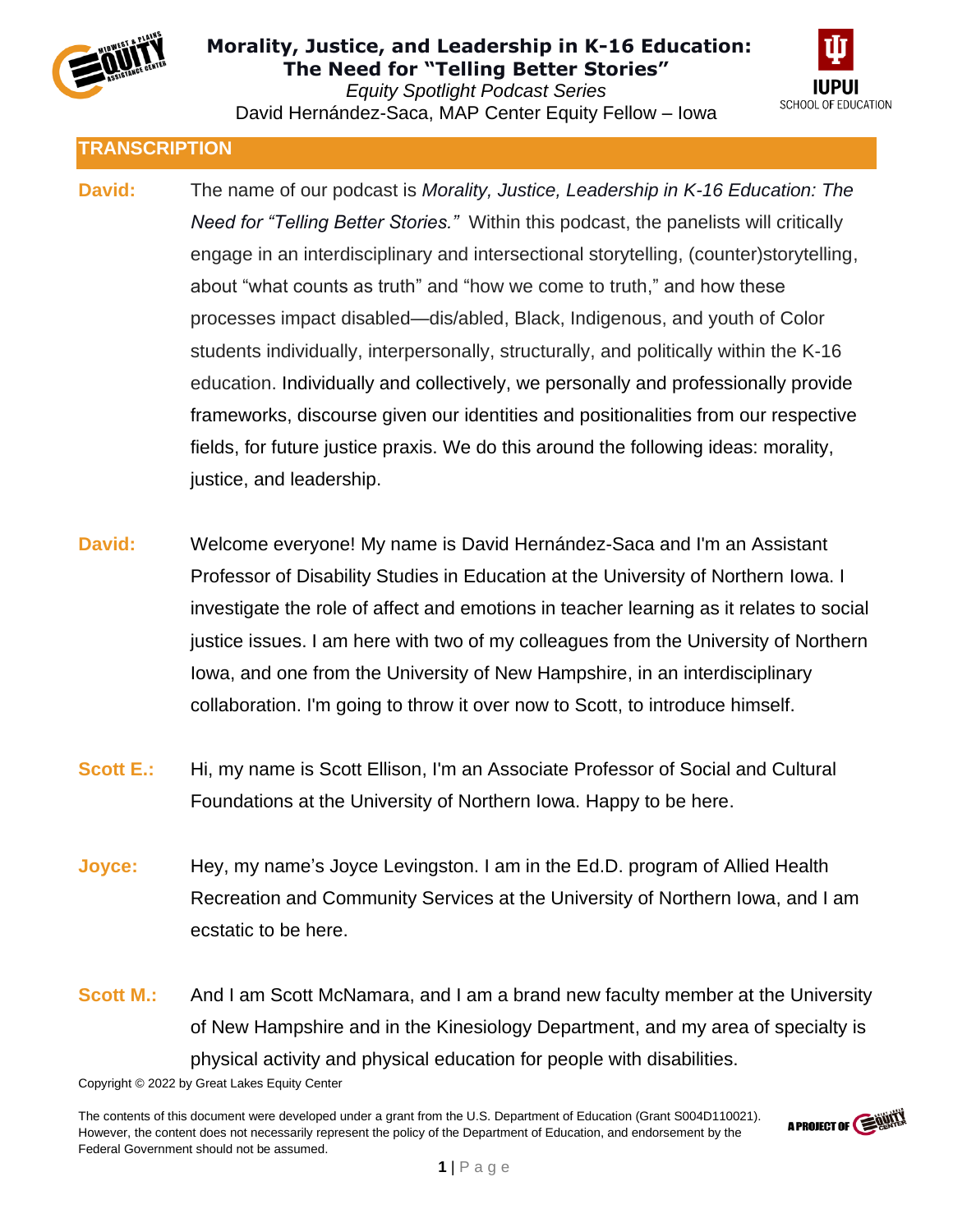



*Equity Spotlight Podcast Series* David Hernández-Saca, MAP Center Equity Fellow – Iowa

**David:** Great, thank you! So, I'm going to also turn it over to Scott E., again, to get us started.

- **Scott E.:** All right, well, I mean David asked me to talk about storytelling, and that's kind of the theme of what we're up to today. And it's…for me, a lot of this comes out of work I've been doing, recently, you know. I've been thinking a lot about my approach to research and teaching lately, and to do a shameless plug, I just published a book called *Education, Crisis, and the Discipline of the Conjuncture*, in which the last two chapters address those two topics so. Considering I just finished that, and I'm just putting my classes together for the fall, this is something I really been thinking about, so.
- **Scott E.:** What I want to talk about right now is my teaching. Okay, and what does it mean to tell better stories in the classroom? And what I'm really up to, is I'm trying to push back against what I think are like two pernicious trends in education, one is instrumentalism. This focus on content, and most hated phrase "best practices," right, as though teaching is a recipe. The other one that I'm trying to push back against is this liberal ideal of social justice. And what I mean by that is through…and it's related to the first one, it's technocratic, right? It's this idea, through better curriculum, better classroom management, things of that nature, we're going to achieve some measure of social justice.
- **Scott E.:** And I think there's lots wrong with that, but for me the easiest way to talk about what's wrong is that it—it's just about tweaking things, and never actually questions the institutions of K-12 education, university education, and whatnot. And, you know, we've been at these technocratic reforms for decades. Basically my whole life. And we really don't have much to show for it in terms of the deep societal issues that we have, and how those issues play out in classrooms. So for me, what I'm trying to do is I'm—I'm—I'm not thinking about content so much

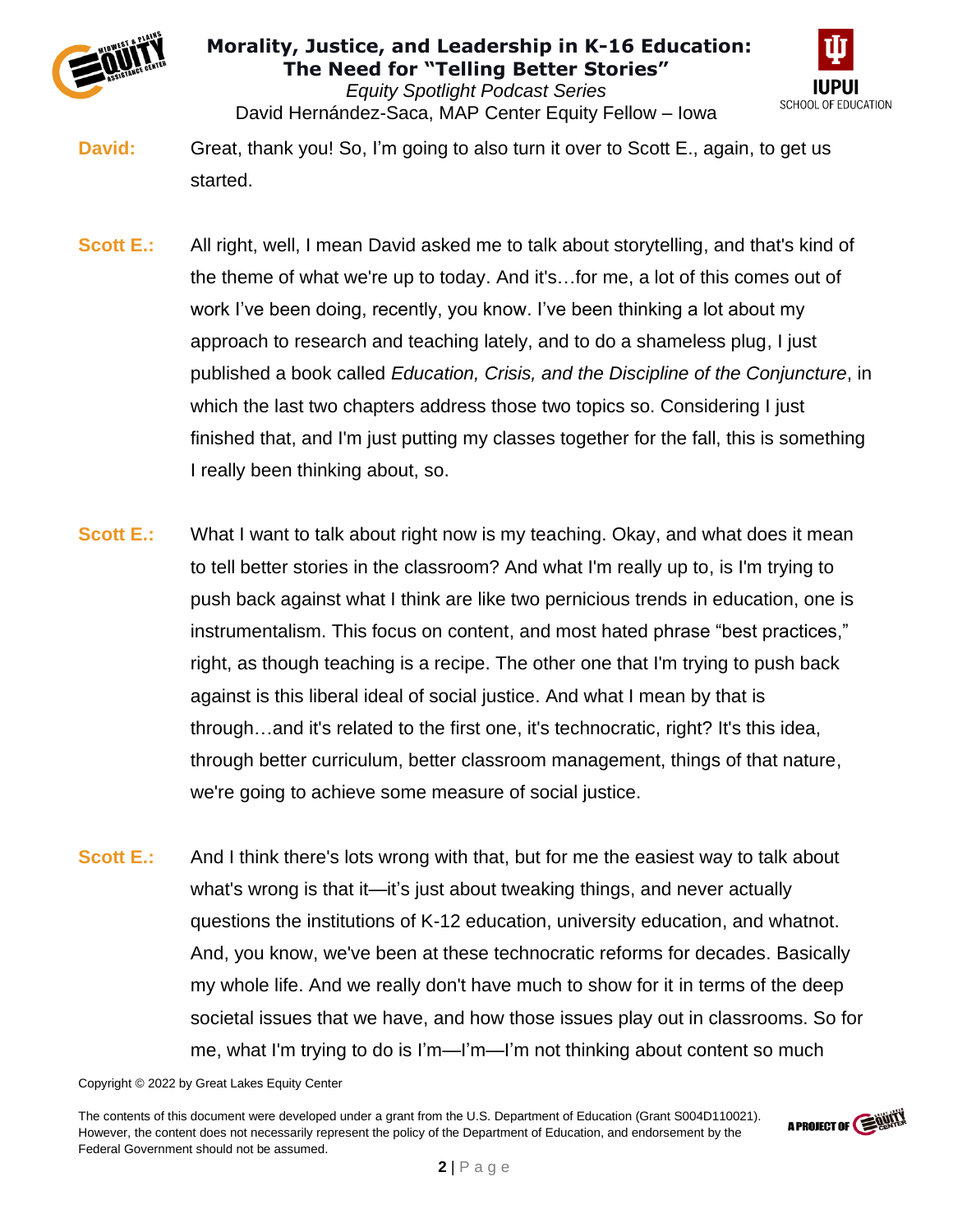

*Equity Spotlight Podcast Series* David Hernández-Saca, MAP Center Equity Fellow – Iowa



anymore. I'm thinking about how my students relate to…and my students are future teachers for the most part. But I'm interested in how they relate to their profession: to teaching, to schools, and ultimately to society. And I try to do this through storytelling.

- **Scott E.:** So what I mean by that, is I try to take the stories that my students bring with them, the common sense ideas that they bring with them from their life experience, but also what they're learning in teacher education courses. And I try to do a couple of things: first, we go over…we talk about those stories. We flesh it out, and make sure that we're all on the same page. And then I demonstrate…I try to demonstrate, why they're problematic. And then I try to tell a better story. So, what does that mean? Well, for me, what that means is I build context around things. So, I take something like STEM education, that's the thing everybody's talking about today, right? And it's the royal road to social justice as well. And I try to start constructing context around it, and think about it, like I'm reverse engineering an onion. I take the story itself, and I tell another story, and then I tell another story, and each one kind of expands out. And my goal isn't necessarily to teach content, although of course I am teaching content, but my ultimate goal is to take the things that my students bring with them, and to demonstrate that it's problematic. To kind of cultivate in my students a mis-relation to what they take is commonsensical.
- **Scott E.:** And I think that way of relating to their profession, relating to schools, and ultimately how they relate to social reality, I think that's way more important than teaching content that I can measure and plot on a graph, if that makes sense. So to me, it's all about dominant stories, deconstructing those stories, in trying to—to quote Lawrence Grossberg, "Tell a Better Story." And that's really all I'm up to these days. So, I think my job was to kind of kick off the conversation, and I hope I did. So, I'll turn it over to smarter people than I.

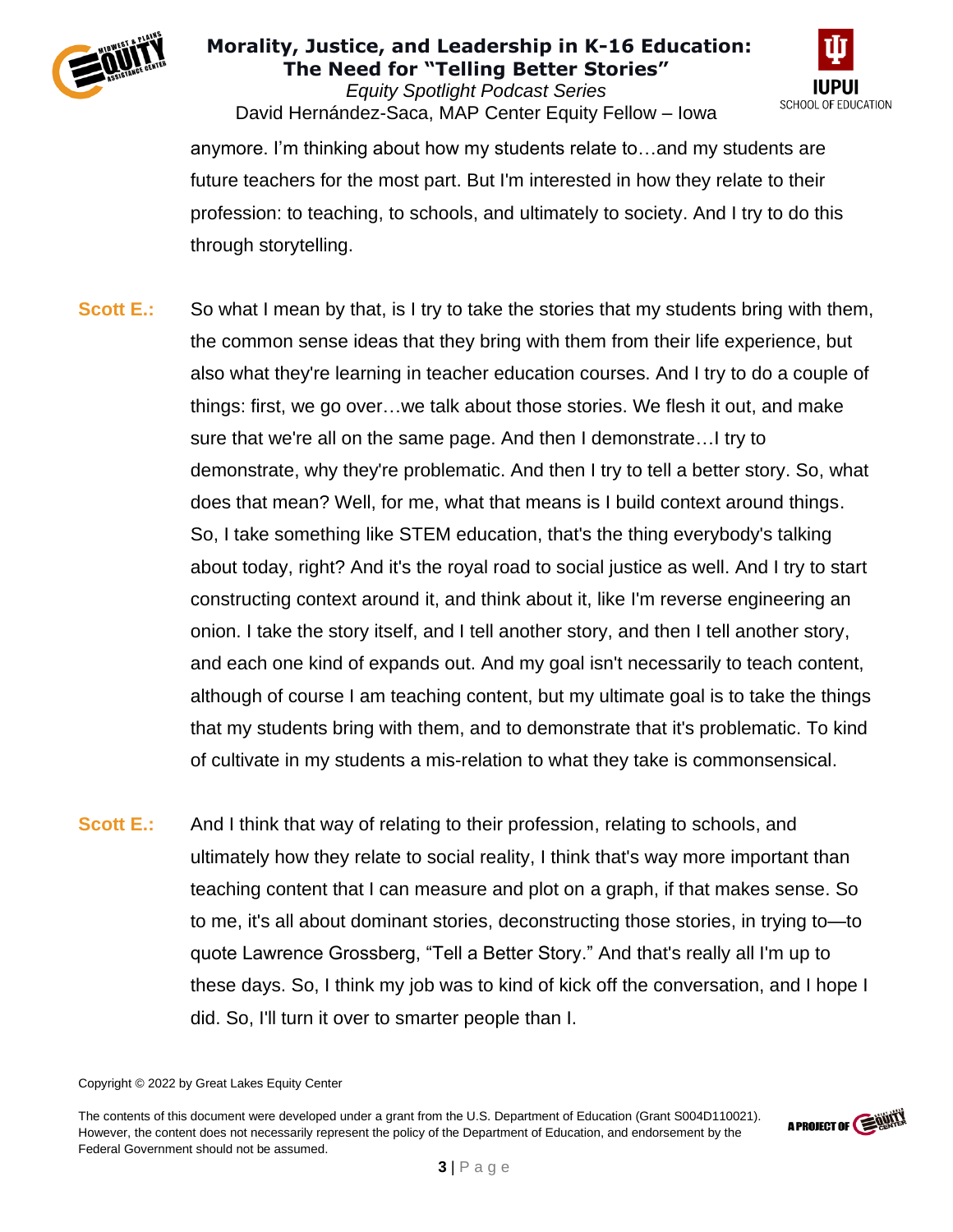

*Equity Spotlight Podcast Series* David Hernández-Saca, MAP Center Equity Fellow – Iowa



- **Scott M.:** Well, you failed on that, that last part, but I haven't…so you know I was remembering our last conversation, and I remember we talked…I think what brought this conversation apart is we actually talked about the need to have storytelling in our world, to push social justice things. And I actually wanted to maybe push back on something that you're saying there. And we, I think, said that…or maybe I've read this afterwards, or something, but that conservatives and conservative kind of media is actually has dominated the ability to tell better stories, and oftentimes that's why they're kind of doing certain things: they're actually telling better stories, because it…but, in a way though, so just kind of making sure that we tell stories and such. It's like if the…sometime that can be like rifting, you know what I mean? Like we can...we…if I'm good at rhetoric, and I'm good at storytelling, I can get people…like Charles Manson was good, at storytelling, you know what I mean? Like, that doesn't mean that the content's good, or that the—that the, you know, the subject matter's good. So, like when you say all that about…that we have to kind of make this good story or make a better story, how does that fit in alignment with kind of quality control in there, too, and not just "I'm a good speaker?"
- **Scott E.:** Oh yeah, agreed. So, it comes down to those contexts, like how rigorously you construct the context around things. So, for instance I use STEM education as an example. So, one of the ways I do that is, in terms of the dominant story, is who's telling the story? So, we dive into Silicon Valley, and the very strange culture that emerged from the 70s today…to today, right? The World Economic Forum, and how the Davos set talk about it, how corporate America talks about. How the state of Iowa talks about it, for example. So, I tried to layer on these contexts, so it's not necessarily about rhetoric. And in terms of telling a better story, it's about taking something that is kind of taught uncritically, and is accepted, that there is a STEM crisis, for example. And that, if we fix this STEM crisis, we're going to preserve our economic future, and we're going to solve, you know, for example, racial and

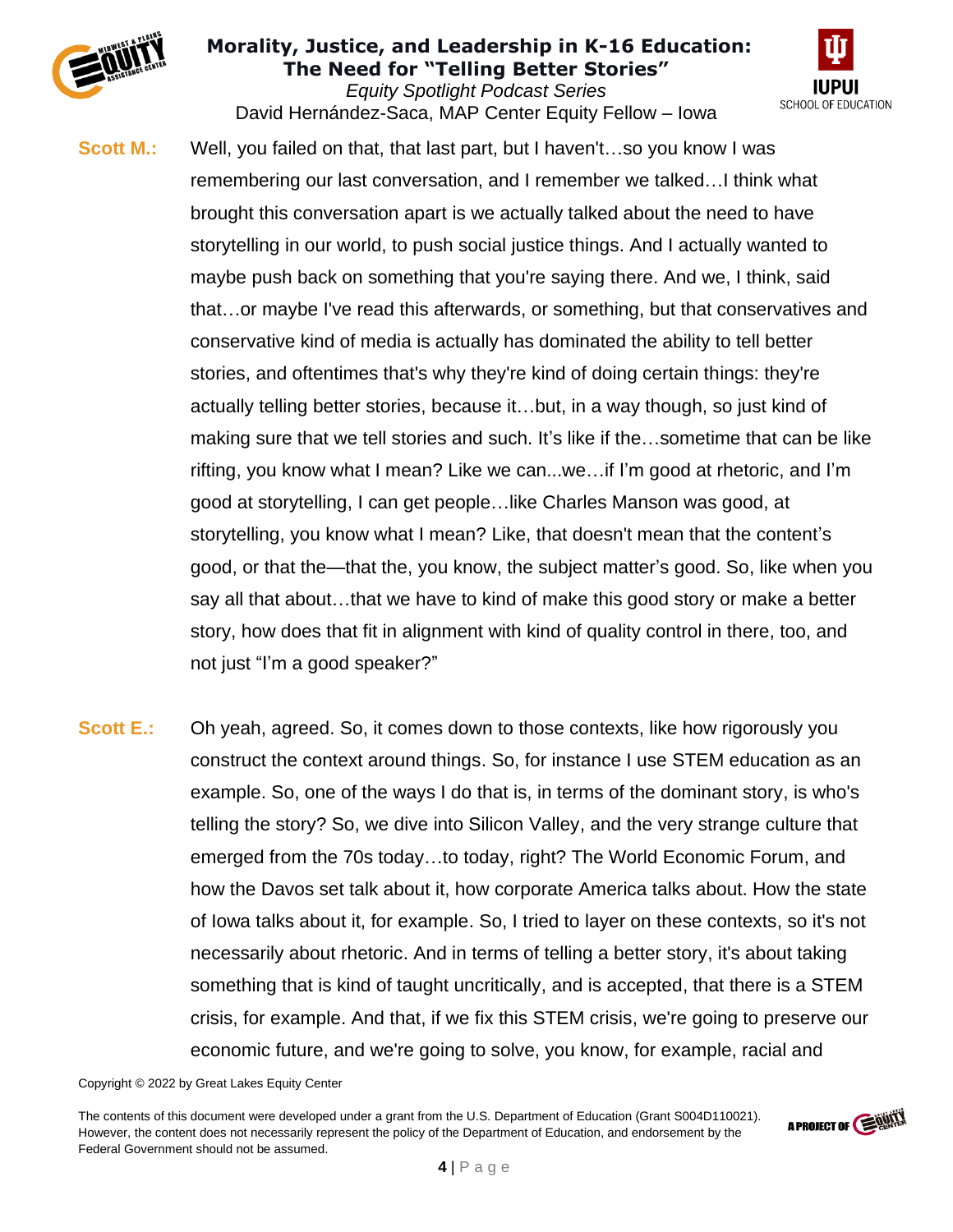

*Equity Spotlight Podcast Series* David Hernández-Saca, MAP Center Equity Fellow – Iowa



economic inequalities, and things of that nature. And I try to…as I build those contexts, I'm demonstrating why there's not a lot of evidence that that's actually true, does that make sense? So yeah, I see exactly where you're coming from.

- **Scott M.:** So, you and your…and just to like kind of paraphrase…and I think at first like—like a lot of big words and big ideas came at me, at least. And I was trying to decipher all that, but like, you're kind of saying that you're showing like a lot of different perspectives on stories, and then trying to deconstruct certain stories and make sure one story is better than the other.
- **Scott E.:** Correct.
- **Scott M.:** Or—or not better, but more true or has more truth and experience with it.
- **Scott E.:** Sure, yeah. Yep sorry, I'm bad about \$5 words.
- **Scott M.:** Yeah.
- **Joyce:** Yeah, this kind of reminds me of, you know, when we talk about dismantling hegemonies. And when you both were speaking of stories, when Scott M. was speaking, what came to my mind was: it's not who's, like, telling the better stories; but it's whose stories are—are structurally in place, right? And whose stories have the media backing, right? And the media push. Whose stories are wrote in textbooks as stereotypes. You know, as…over the last summer, I was working with a group of kids, and they were predominantly all Black kids. And we had two kids that weren't Black. And the two kids that weren't Black, they were acting out in ways where…all—all of our staff were Black, too, we were like "what is going on?" And we sat down, and we had a conversation. And I brought to the table that these kids are thinking that they're acting how they think Black people act, due to how

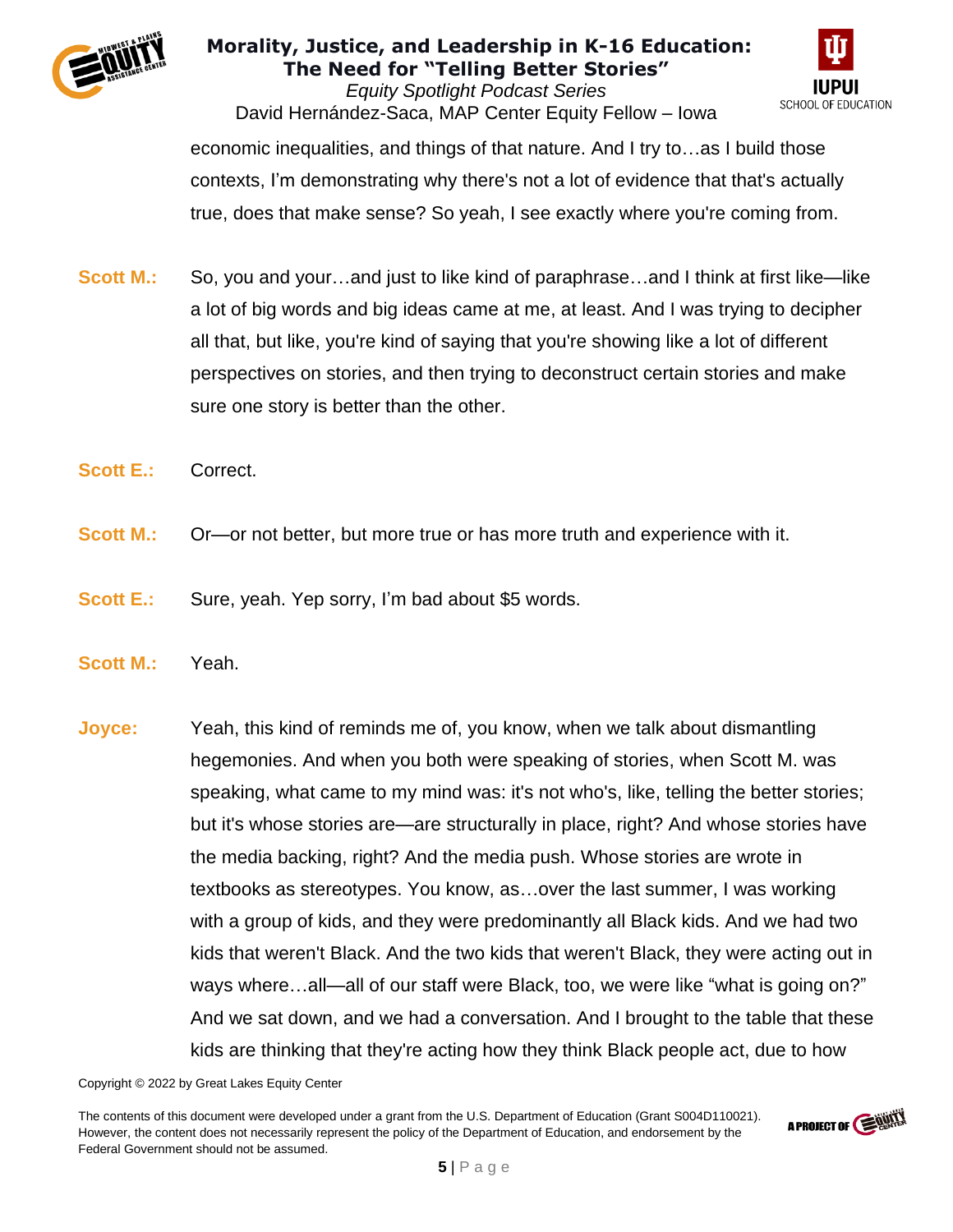

*Equity Spotlight Podcast Series* David Hernández-Saca, MAP Center Equity Fellow – Iowa



we've been portrayed through media. Through storytelling, through textbooks. And it became very clear that that was a big part of that. So, I just think about when we do have some…when we do have moments of interrupting peoples' thoughts, or peoples' automatic way that they would automatically assume things, that word disruption comes to mind. As well as dismantling hegemonies, because I know we can say things like "this is a great campus," but I could come on there and be like, "I never had one good semester at campus." My story could be totally different.

- **Joyce:** And then I just want to add a note, too: I did take a class with Dr. Ellison at UNI, and I can remember in his class that I don't…I think all of us were so, honestly colonized, and that we hadn't had an introduction to someone questioning white textbook authors. Someone questioning research, or someone questioning why certain research isn't credible, versus researchers' whose stuff is just credible. And so, it was a shock to us in it…and I remember being kind of frustrated, because I remember not understanding sometimes exactly what it was he was saying or getting at, and it would click later, like in a life experience. And when I think about what we did learn in his class, is as…even as a Black woman, for me it was emotionally exhausting, because no one had ever taught me that before, and no one had ever, I feel like, revealed, showed what was behind certain curtains. But once my thinking was disrupted, and once I had a moment of awakening, it made me just go deeper into it, so I followed up by taking similar classes.
- **Scott E.:** Wow that's—that's a hell of a compliment! Thank you Joyce. Because that's exactly what I'm trying to do. The way you talk…you spoke about it, in terms of your thinking. The thinking is more important, I think, than the content. Because the way you relate to your profession, the world, and so forth, will inform how you act in it, right? So instead of just taking things, for instance, that come from administration, through a school district, or something of that nature, you're going to think twice about it. You're going to look for alternative stories about this, and it's

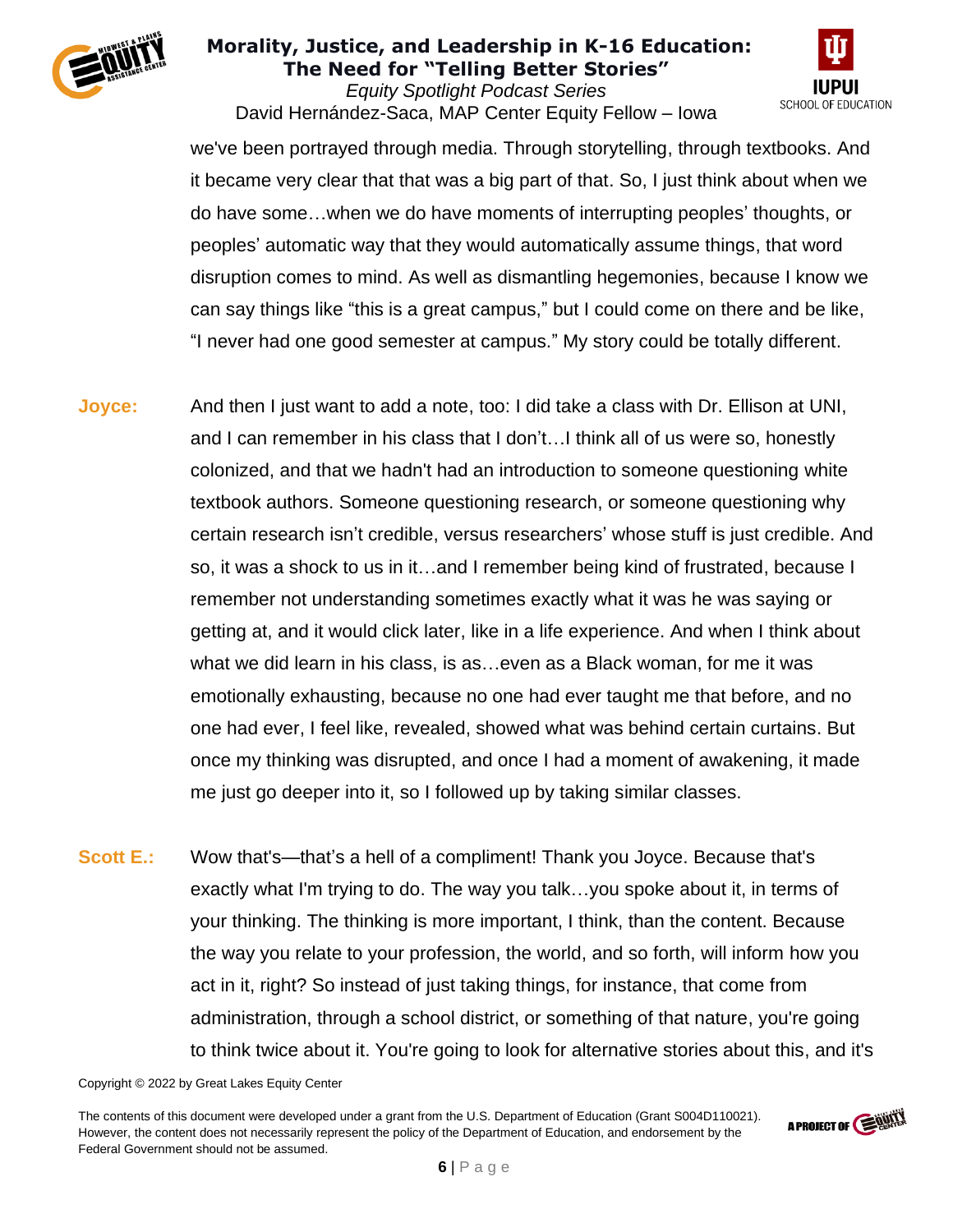



*Equity Spotlight Podcast Series* David Hernández-Saca, MAP Center Equity Fellow – Iowa

just a different way of approaching scholarship, teaching and so forth, so thank you that's—that's a compliment.

- **Scott M.:** Scott E. why—why do you believe that there is this focus on content versus critical thinking, which is what I think you're really getting at? It…like from my mindset it's A. I think that it's the public wants like, kind of like, very specific measure...quote unquote measurable outcomes, and then B. I think it's easier. Well, what do you think?
- **Scott E.:** I would agree. The part about the public wanting it, though, is, I always think, when we talk about public demands, public demands are always shaped, right? I mean, that's what political campaigns do, that's what marketing campaigns do. And we often lose track of that. So, I think that's cultivated in a way, and I think a lot of it comes down to kind of a technocratic logic, right? That, "well, we want to be able to order things in a rational way," that we want to like say, "well, this is what we want them to know we're going to deliver it like this," and then at the end, we want to be able to show, "hey, look what they've learned," and everybody can go, "ooh and ahh."
- **Scott E.:** But I think, although...I mean it's not an old conversation. Max Weber was talking about how this is a trap, right? That, in a way, you need those kinds of instrumental logics in order to organize anything, whether it's a car company, a university, or a small business, right? Or even a religious institution. But it comes at a cost, and that cost is that it's…he called it the "Iron Cage," right? That we're all kind of trapped in this way, and it's actually a limit, a self-imposed limit, that we place on ourselves. And you know, that's just Weber, you can look at it in psychology. You know the old adage of "be careful what you measure, because that's all you're going to end up caring about." Things of that nature. So, I think it it comes down to a technocratic logic.



Copyright © 2022 by Great Lakes Equity Center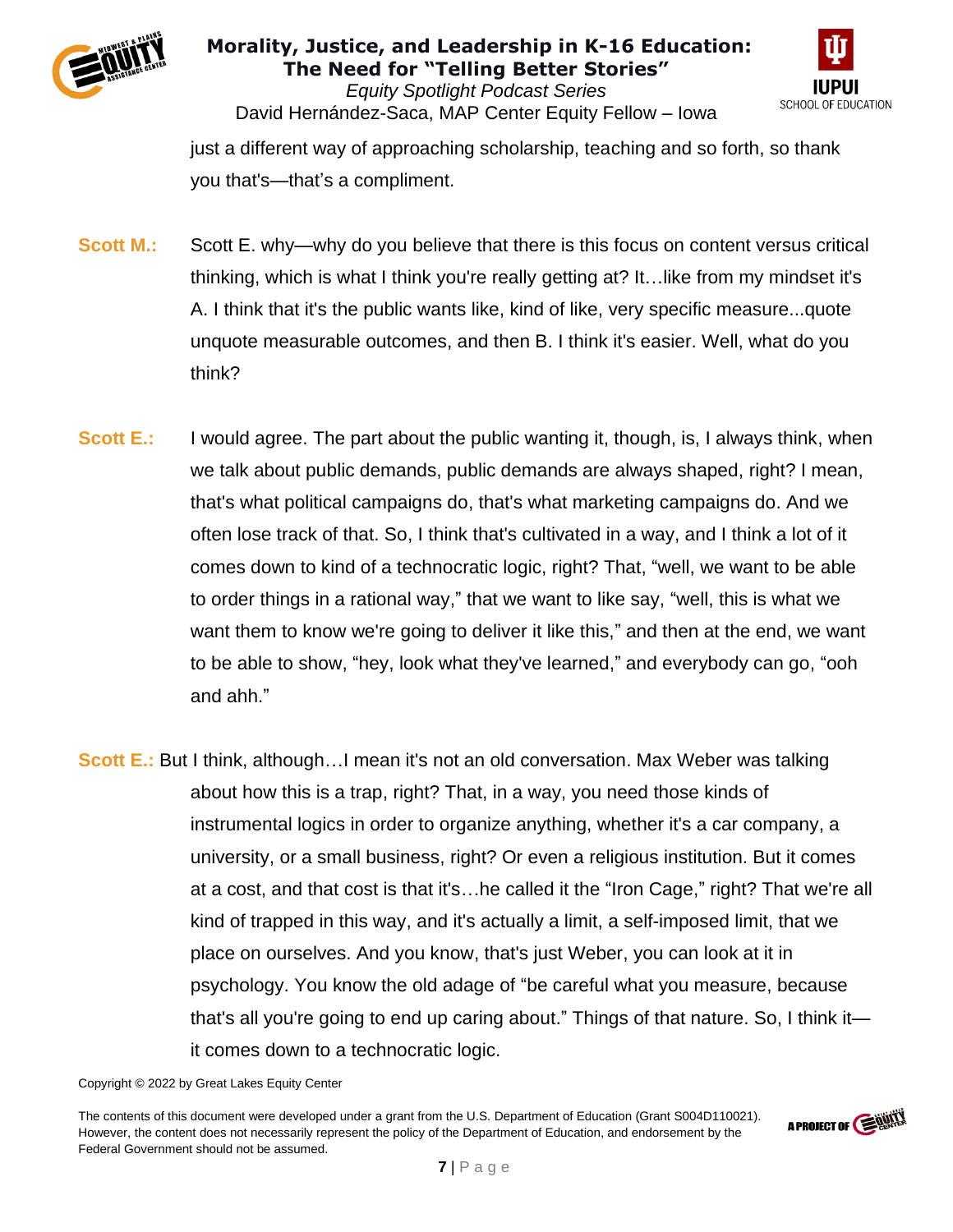

*Equity Spotlight Podcast Series* David Hernández-Saca, MAP Center Equity Fellow – Iowa



- **David:** Yeah, I think one of the things that this conversation is making me think about is the nature of thought, and the nature of theory, and the interrelationship between theory and practice. And how important this is to our podcast theme around morality, justice, leadership, and telling better stories, as it relates to, right, the praxis, the critical thinking and feeling that is going on in our minds and in our hearts in this time in history. As our first podcast also alluded to, in terms of, you know, in terms of the multiple social justice crises and pandemics that we're experiencing. But especially, at least for me for Black and Brown communities and students, that I come in contact with.
- **David:** And that Joyce alluded to in terms of what is centered, is those white, upper-class, able-bodied ways of doing and being and norms that are inherently a moral, and justice, and leadership issue. But I don't think it's been framed in the sort of, like, long game that is our institution of public education in such a way. That, I think, that's why I was nervous and excited before this podcast, because the language that we're co-creating right now together, that will inform our future moral actions and ethical decisions, I think, for me, I situate them based off of my personal identities. And, and how this is also identity work, but identity work is not enough. We need to go beyond identity work, because I think Joyce's comment that the lived experience that she was mentioning is also connected to the identity, the stickiness of identity, where it can afford and constrain our self-determination, or our students' self-determination, based off of those stereotypes that are attached to the historical legacies of slavery today, etc.
- **David:** And so, for me, I always try to think about like, in terms of... I never really thought about it in terms of morality before, but in a sense, the student-teacher relationship, or what Scott is talking about, Scott E., the relationship between the instructor, and his or her students, and the content that I'm, right, quote unquote must be learned. But at the same time, the processes that, we are informing, for

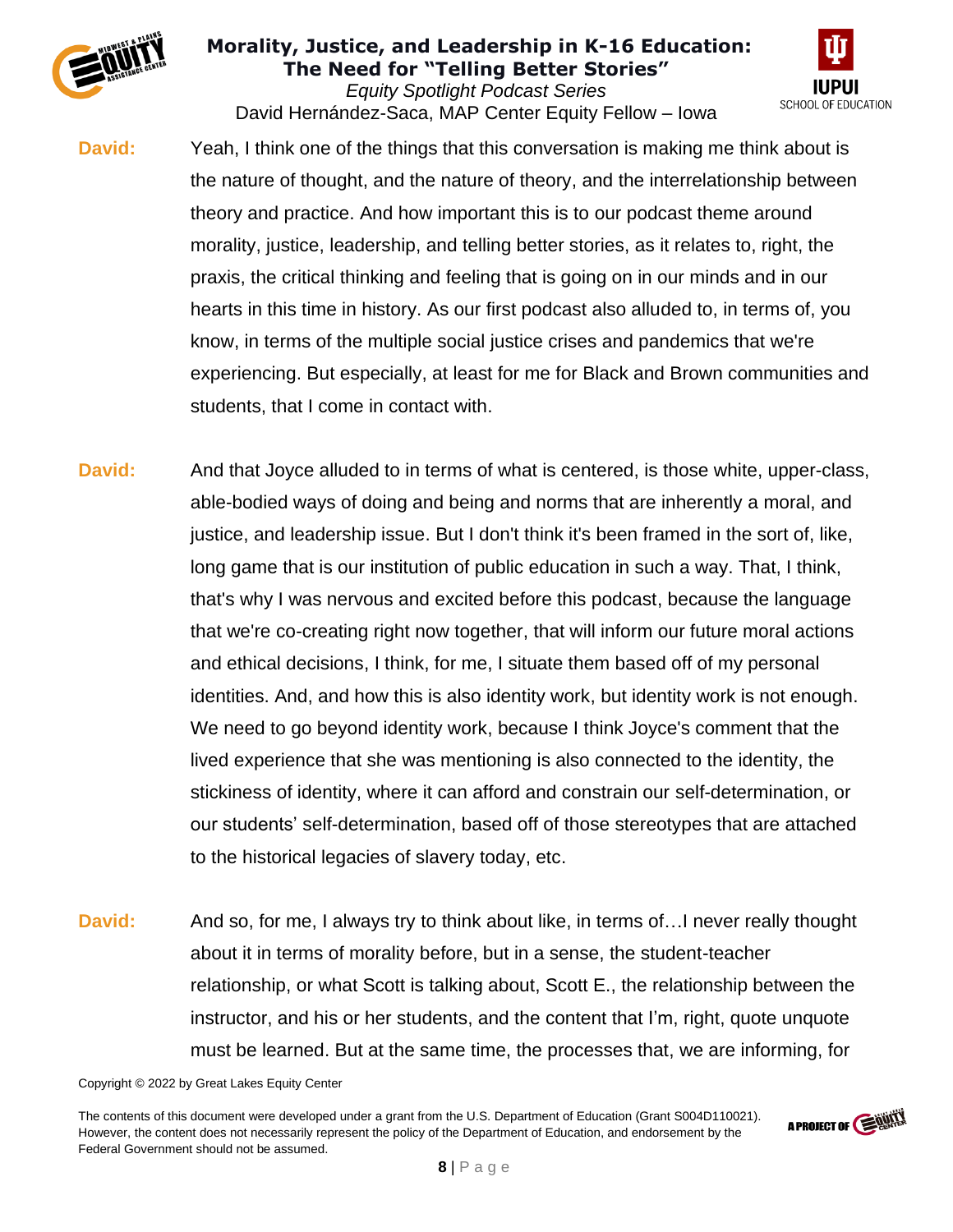

*Equity Spotlight Podcast Series* David Hernández-Saca, MAP Center Equity Fellow – Iowa



me, socially co-constructing together. And so, I guess, that's one of the things that I've been thinking about as I think about the translation between research to practice. False binary, if you will. But the ways in which, right, our problems of practice, for example, for me, coming from a Disability Studies in Education approach around literacy and learning disabilities. Where we have disproportionality in more students of Color being labeled with learning disabilities, that in a sense, have to do with their psychological functioning in schools. Where perhaps their psychological functioning in their home communities are qualitatively different, but how those cultural practices of literacy outside in their communities, for example, Hip Hop literacy or other forms, that are really centered in their daily lives that are not taken up in dominant institutions such as K-12 and beyond.

- **David:** And really focusing on that as a counter-discourse, as opposed to, right, thinking about these technical logics that Scott E. is also talking about. And so, in a sense, actually this conversation is—is a…is fresh air that that's the sort of inner chatter or dialogue that I have before I act to the best of my ability, right, and my experiences. When I enter into dialogue and generate a new—a new way of conceptualizing and thinking with my students, and also as a teacher educator, the ethical, and moral, and just knowledge, skills, and dispositions that we would want to engender into our future educators. So, I'm just thinking out loud, but based off of what we're saying, I think that's where what counts as a teacher educator around a particular view, that is undergird by critical theory, has been important to my praxis, if you will.
- **Scott E.:** Yeah, I mean I like to—to point towards identity work, because that's something I'm really interested in, in terms of my students, right? The future teachers, whether, you know, regardless of what kind of classroom they're working in. And I guess the way I would think about it is, I think I mentioned in previous podcasts that I'm really…my works informed by Stuart Hall, and he talks about if you're

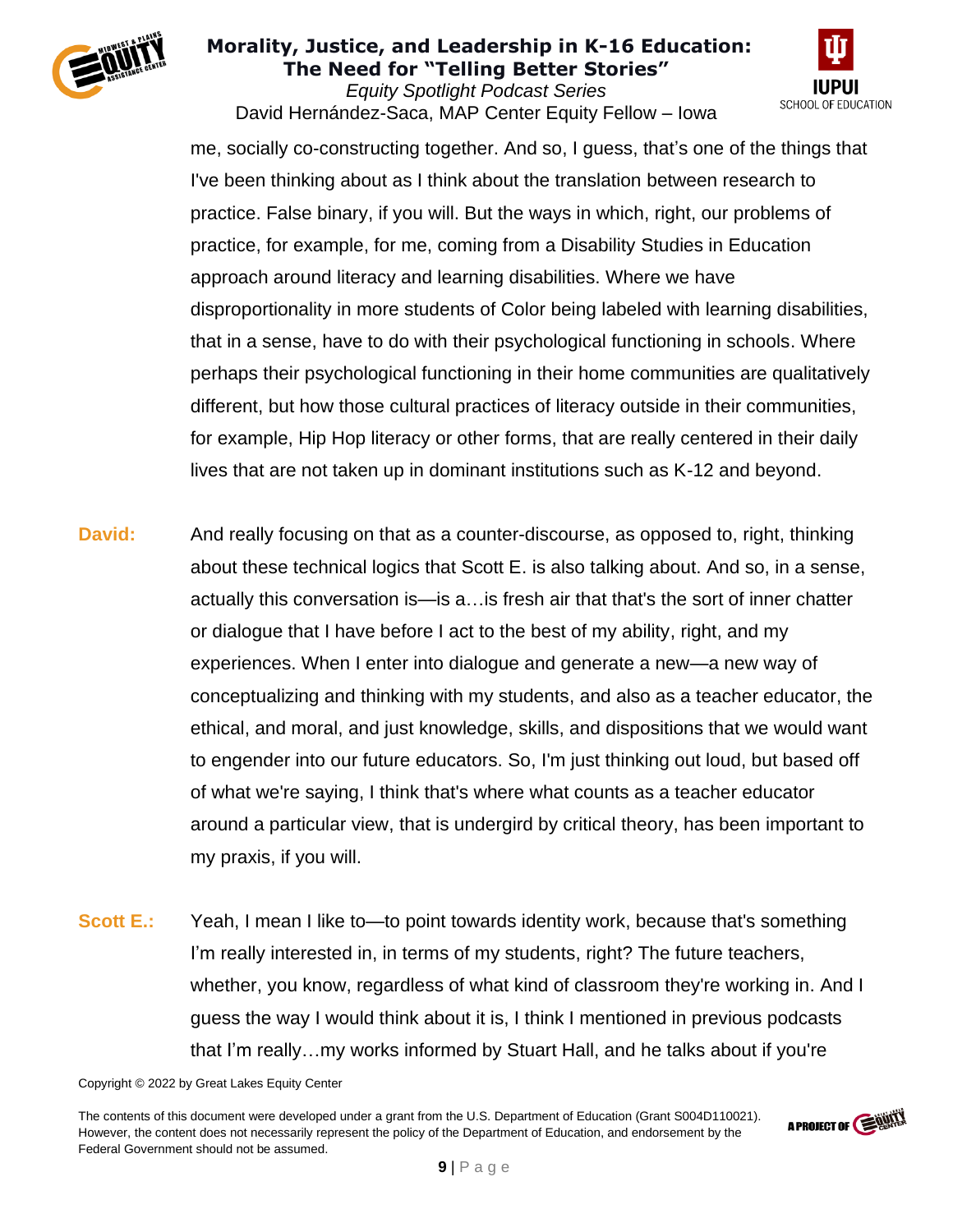

*Equity Spotlight Podcast Series* David Hernández-Saca, MAP Center Equity Fellow – Iowa



doing political work, you're doing ideological work—or you're not doing political work, right? So in terms of identity, our students' identity, it's not about teaching content to them; it's they're navigating all kinds of different stories. So, for instance in disability studies, they might be navigating…the story they've heard the most is maybe the medical model, right? To tell a different story is to layer on another way, another story, right? And by putting that story on there, you're kind of interrupting that identity work. So, it's not about, "here: here's another model to think about disability;" it's "let's shake up that identity work. Let's add a new story to it." And there's no guarantees as to what's going to come next, but that right there, I think, is—is what it means to do critical work in the classroom.

- **Scott M.:** So, I, you know, I've heard a number of really interesting things here, and—and, you know, we're talking about having a story, we're talking about critical teaching, and thinking, and pedagogies. And then we're talking about research to practice; that term's come up a lot. And I—I think that's often a gap. You know what Scott E.'s talking about right now, I wonder…something that I'm always, like, afraid of, and even like so right now, like, talking about something that's controversial and a hot topic right now, is Critical Race Theory being taught in schools, and that term being a buzz term, and the very politicized word right now.
- **Scott M.:** And I do fear, even when I hear that I, you know, I would contend that that's a great thing for everyone to learn. But it's likely not being taught in many areas, to any real, like, you know… But, with that, though, too, I do worry, from that research to practice, is are our teachers able to teach these things in an proficient way? So, we can say all these things and say, "it's great to have critical pedagogy where they're really, like, thinking about thinking, and teaching about what to think about thinking," but, you know, I—I'm not sure that a lot of our—our…or I wouldn't feel confident and—and especially my beginning teachers, doing that type of

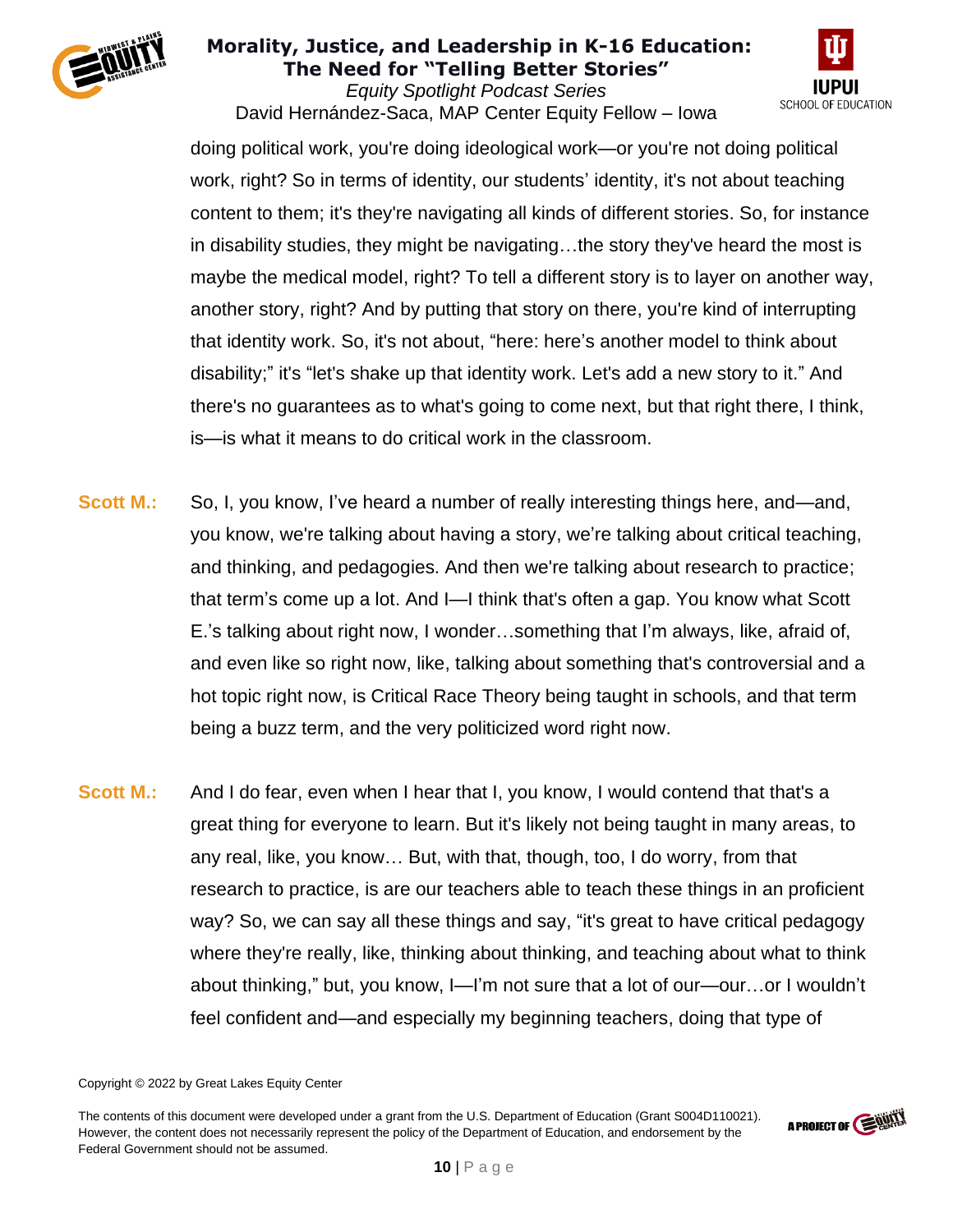

*Equity Spotlight Podcast Series* David Hernández-Saca, MAP Center Equity Fellow – Iowa



pedagogy right away. And I wonder that research to practice gap is there as well, like, are they proficient? How do we make them proficient? And I don't know.

- **Scott E.:** Well, I mean I think that's a great point, and that's something I try to talk about with my teacher ed students, is that when you get in the classroom you're going to be constrained in a lot of ways by the institution itself. But the other line of research, which I'm not going to open up because we're running low on time, deals with teachers as policy actors, right? That at some point, if there's going to be change, it's not going to come from the top down. If it does, it'll look…it'll just be repackaged what we're already doing. It's going to have to be ground up, and I think that's, once again, why I'm interested in how these future teachers relate to their practice, relate to the institution, and relate to society as a whole. Because for…the first step of activism, of getting out there and trying to change structures, is to understand the problems. So, another way I talk about telling better stories is mapping the terrain. You got to know the terrain you're navigating to make change. So I know I'm throwing a lot of terms out, and did I mentioned it's all in a book? That's okay; selfless plug.
- **David:** Well, we are running out of time. But I--
- **Joyce:** Can I add one more thing?
- **David:** Yes, please.
- **Joyce:** As a parent that has a son in special education with an IEP: we have to figure out a way to prepare our educators, otherwise they shouldn't be in the field. I feel like they shouldn't be out there teaching, because what happens is our students suffer. And not only our students, but the parents suffer as well; that's our entire community. And so, we have to figure out a way rather that's from the beginning…

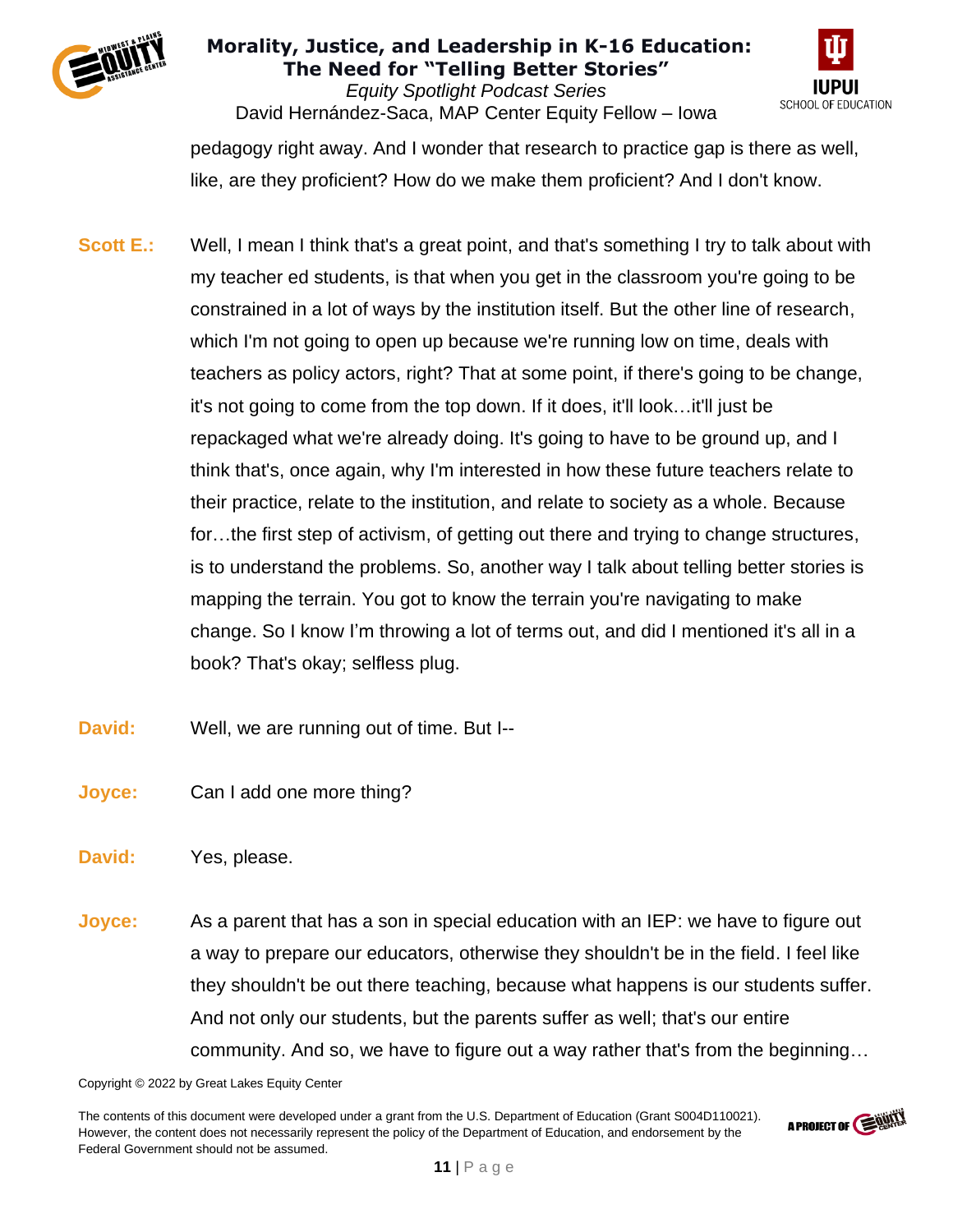

*Equity Spotlight Podcast Series* David Hernández-Saca, MAP Center Equity Fellow – Iowa



like, I had mentioned earlier, I was in my…I don't know I may have been in the doc program already. I was somewhere in my master's degree or doctorate degree, before I had Dr. Ellison's class, and I will say that Dr. Ellison's class was the first class that I had like that, from maybe even junior college? I didn't have any in junior college, or didn't have any while I was getting my bachelor's degree. So, a lot of times these educators aren't even reaching the level where they are discussing or talking about Critical Race Theory, especially Critical Race Theory in education, right? So, we need to figure out some way, because unfortunately my family has been one of the families to suffer from teachers not being culturally competent, and not only that, but teachers just not allowing my son to be a Black boy.

- **Scott M.:** I am very sorry, can I add one more thing to Joyce's thing about the IEP, I really apologize, because I know… Anyways I was actually at a conference last week, an unnamed conference, and I was a speaker for them to talk about adaptive physical education, and I got…actually, I was in Des Moines last weekend, for a few days. And I spoke to Iowa Special Ed teachers and—and such about including adaptive physical education, and about how it fits in the law, and how to navigate the IEP process in teacher… It was a very great group a Special Ed teachers that I talked to that were very, very interested in doing it correctly. And somebody raised their hand at some point and said, "we don't want to be out of compliance with the law. We want…we want to do what's best for the student, but we didn't know any of this."
- **Scott M.:** And so, like, I think it's a pretty...and I talked to them in the hallway after and it's it's monumental things… This is a piece that's supposed to be already seen in the federal law, which is what we want, right? And there…they don't have the information, they don't have a structural support. If they didn't put it on the IEP, because many school districts don't have access to an adaptive physical educator,

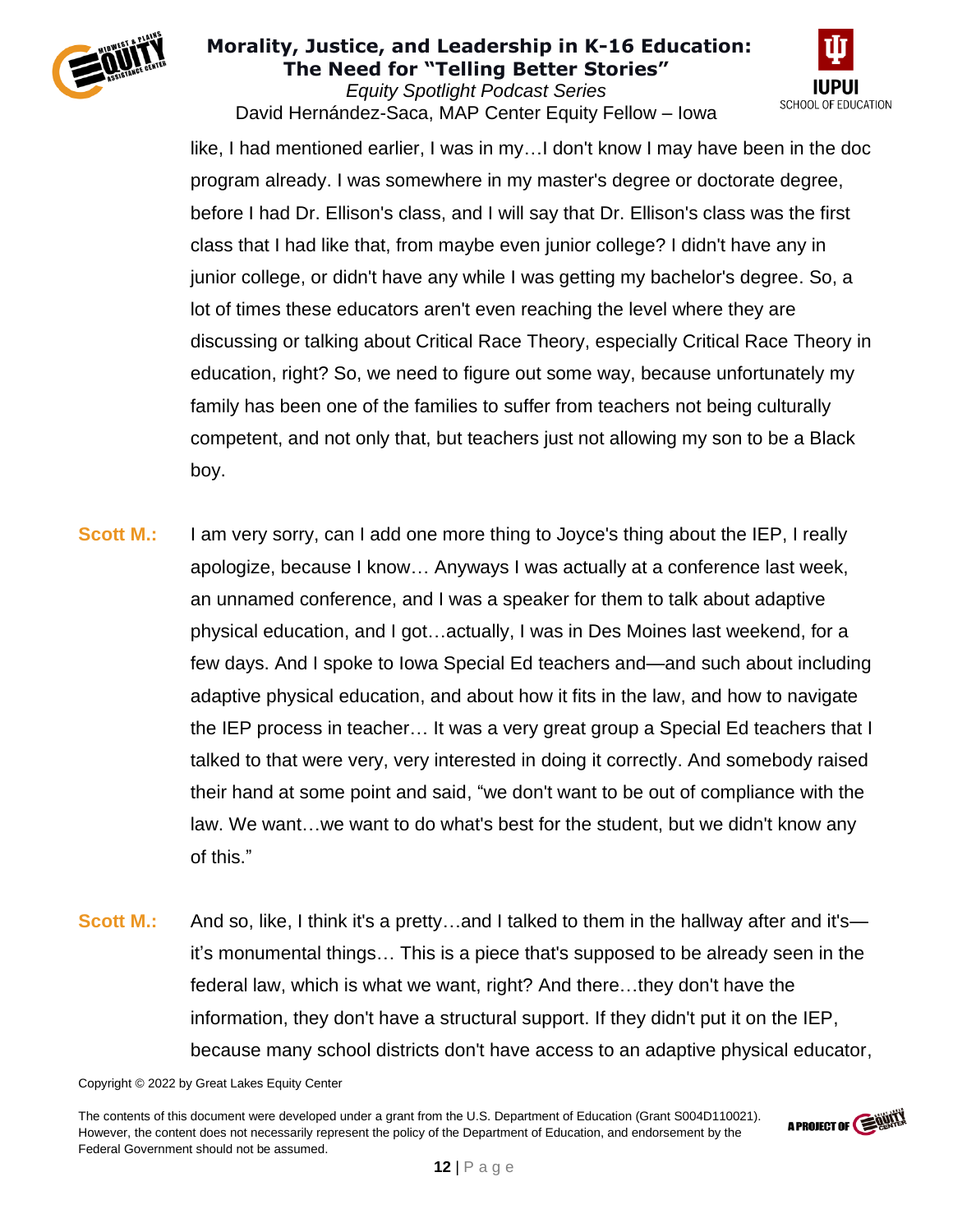

*Equity Spotlight Podcast Series* David Hernández-Saca, MAP Center Equity Fellow – Iowa



which they should by law, it's on their IEP. You have school administrators that basically tell them to take it off, because it would cost them a salary or something. And so, you have these…so I—I just felt like that those words from Special Ed teachers were really powerful of, "we don't want to be out of compliance." So, it's structural, it's all these levels: teacher education, administrators, teachers, parents. And these are gigantic things that we have to move and—and so, so layered.

**Joyce:** Yeah, I think that we should just start with, like, asking a white teacher to Dougie? Or asking a white teacher to Nae Nae. Let me see you Dougie? Let me see you Nae Nae? Or let me see you Whip? Let me see your Nae Nae? And see how comfortable you are with it? Because if you're not comfortable with that, I feel like we'll try to make up any excuse that we could just to say, like, "we don't have rhythm." You know, just to say, like, you know, like just to admit basically that we are used to things being catered to our comfortability. Because if I said hey let's foursquare line dance, then everyone and start lining up, and you know, trying to kick their heels up. But yeah, I think it is a lot, and I think in special education that's a…not just special—special education, but in physical education, that's where a lot of the connection can come from, especially. I remember most of…I went to a predominantly white elementary school, and I remember PE. It was fun, but it was super white. And I have never foursquared or line danced in my life, except in PE. And also did a lot of other things that you could tell it wasn't…they didn't do anything for my culture. I didn't see anything like that. So, but knowing that a lot of those teachers are also coaches, and also mentors, and also our favorite—our favorite teachers as well, that could be a place where, you know, they were able to start at, you know, or able to penetrate kind of hard as well.

# **Scott M.:** That's what they should be doing; they should be teaching from a variety of cultures, things that are part of their cultures, things that are new to them, and

Copyright © 2022 by Great Lakes Equity Center

The contents of this document were developed under a grant from the U.S. Department of Education (Grant S004D110021). However, the content does not necessarily represent the policy of the Department of Education, and endorsement by the Federal Government should not be assumed.

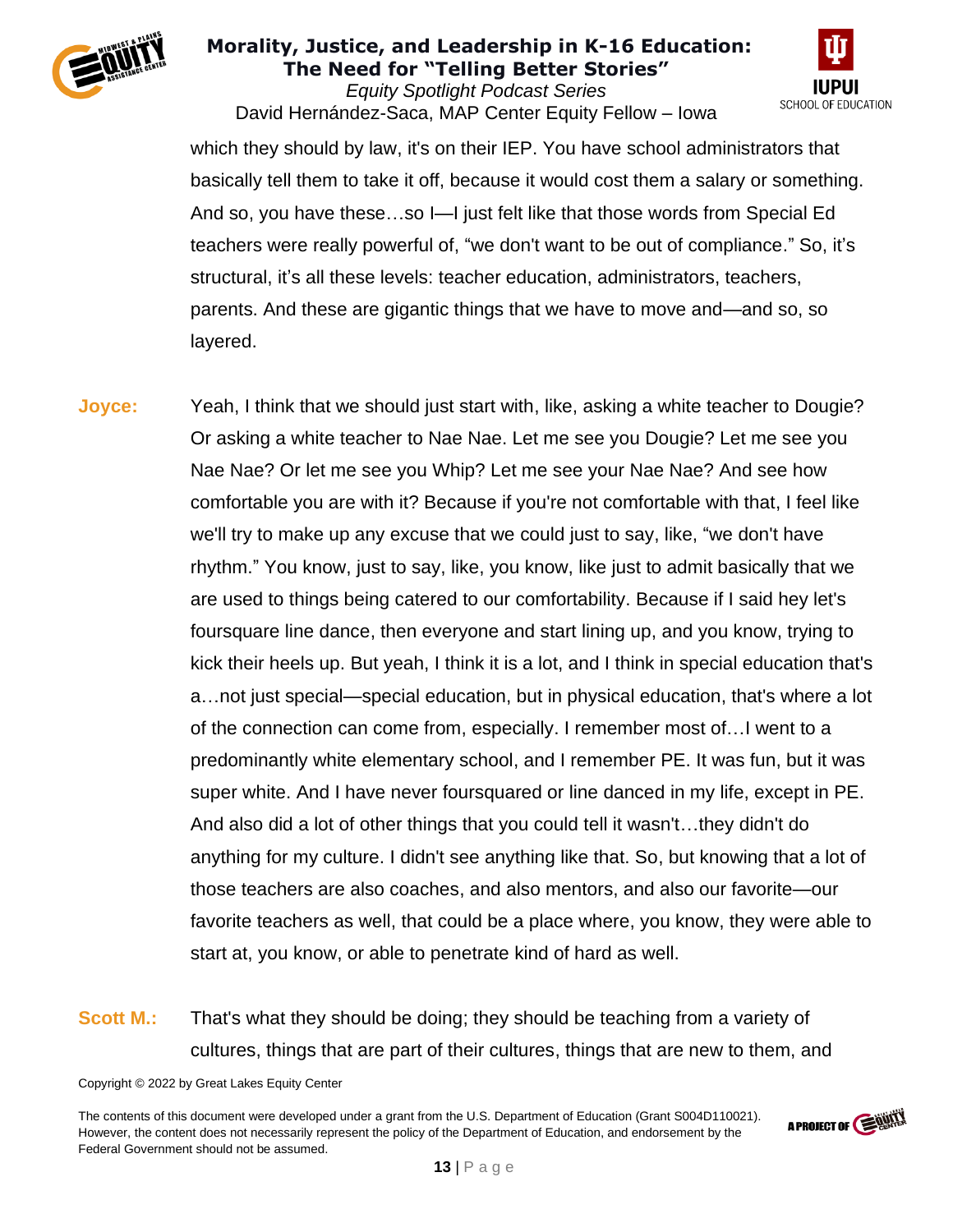

*Equity Spotlight Podcast Series* David Hernández-Saca, MAP Center Equity Fellow – Iowa



dances is a credible way. And sports are incredible ways to teach those in a really…a fun way, yes.

- **David:** So just to wrap it up, I think we're actually ending in a really good conversation, as it really relates to policy and practice, and what counts has policy. Where, in a sense, our teachers need a radically new orientation to what counts as teacher work that goes beyond compliance. And goes beyond the technical, though, in a way that there is skin in the game for everyone, and that there are consequences to our actions as agents in the system regarding discursive, psychological wellbeing, the emotive, and the material well-being of the current and future generations of Americans. And so, I think that we can no longer sort of have a neutral policy, if you will, or view of policy as if it is not designed by those in power, and so this speaking truth to power, sort of other theme that we're engaging in, that really centers marginalized epistemologies, or ways of knowing, from Black and Brown communities, I think can reframe and really reorient our future teacher candidates, and future teachers, in their teacher work. So, maybe we'll go around and just have…I guess I'll use that as kind of my final two cents, and we'll go around and have folks share their final two cents. Anybody can start.
- **Joyce:** Yeah. I'll go ahead and start. Thanks for having me. It's always a pleasure to work with you all, and I am excited to continue the work that we've all been doing. And I'm excited to read that book Dr. Ellison.
- **Scott M.:** Yeah it's been a pleasure working with you all, and hearing you all speak. I love this kind of free form of talking, thinking, digesting, and in the way of the podcast way of…I really think that this is a really nice, like almost, like model, of how learning really does occur is through these conversations versus, you know, whatever a lot of other ways. So I think it's just an awesome way to kind of let people in on the conversation that allows us to learn and better ourselves.

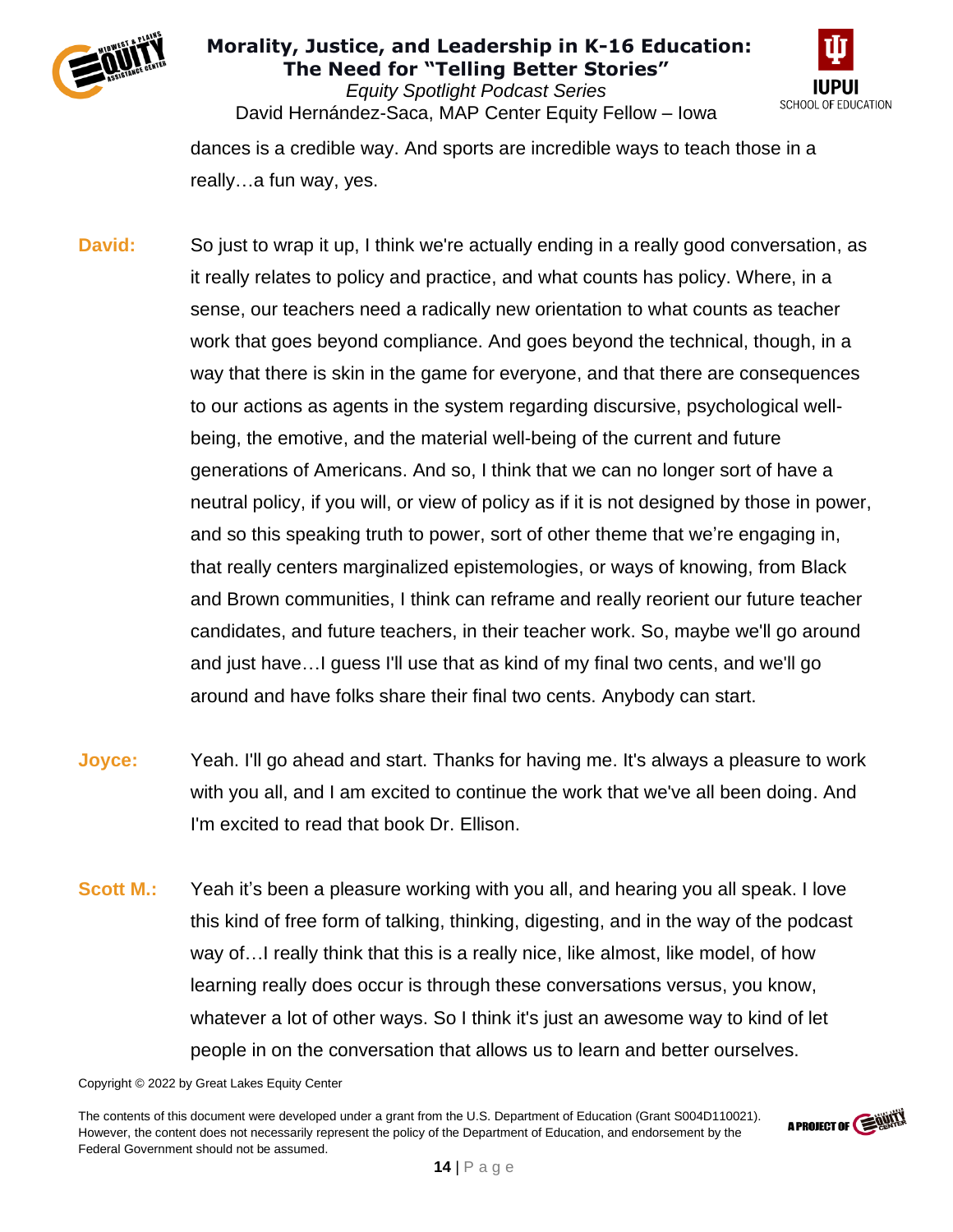

*Equity Spotlight Podcast Series* David Hernández-Saca, MAP Center Equity Fellow – Iowa



**Scott E.:** Yeah, I'm going to agree. I've learned a lot from you guys, and I'm using that the gender-neutral way, by the way. But I've learned a lot from you guys, and yeah, I think this is a model, right? Kind of organic conversation of, like, here's a topic and running with it. So, I've enjoyed it and I hope we can continue these conversations in the future.

**David:** Me, too. Thank you everyone. Have a great night.

**Center Announcer:** This resource was brought to you by the Midwest and Plains Equity Assistance Center. To find out about other Midwest and Plains Equity Assistance Center resources, visit our website at www.greatlakesequity.org. To subscribe to our publications, click on the Subscribe to Our Publications link located on the Midwest and Plains Equity Assistance Center website.

The Midwest and Plains Equity Assistance Center, a project of the Great Lakes Equity Center, is funded by the U.S. Department of Education to provide technical assistance, resources, and professional learning opportunities related to equity, civil rights, and systemic school reform throughout the thirteen-state region.

The contents of this presentation were developed under a grant from the U.S. Department of Education. However, these contents do not necessarily represent the policy of the U.S. Department of Education, and you should not assume endorsement by the federal government.

This product and its contents are provided to educators, local and state education agencies, and/or non-commercial entities for educational training purposes only. No part of this recording may be reproduced, or utilized in any form or in any means, electronic or mechanical, including recording or by any information storage and retrieval system without permission in writing from the Midwest and Plains Equity Assistance Center.



Copyright © 2022 by Great Lakes Equity Center